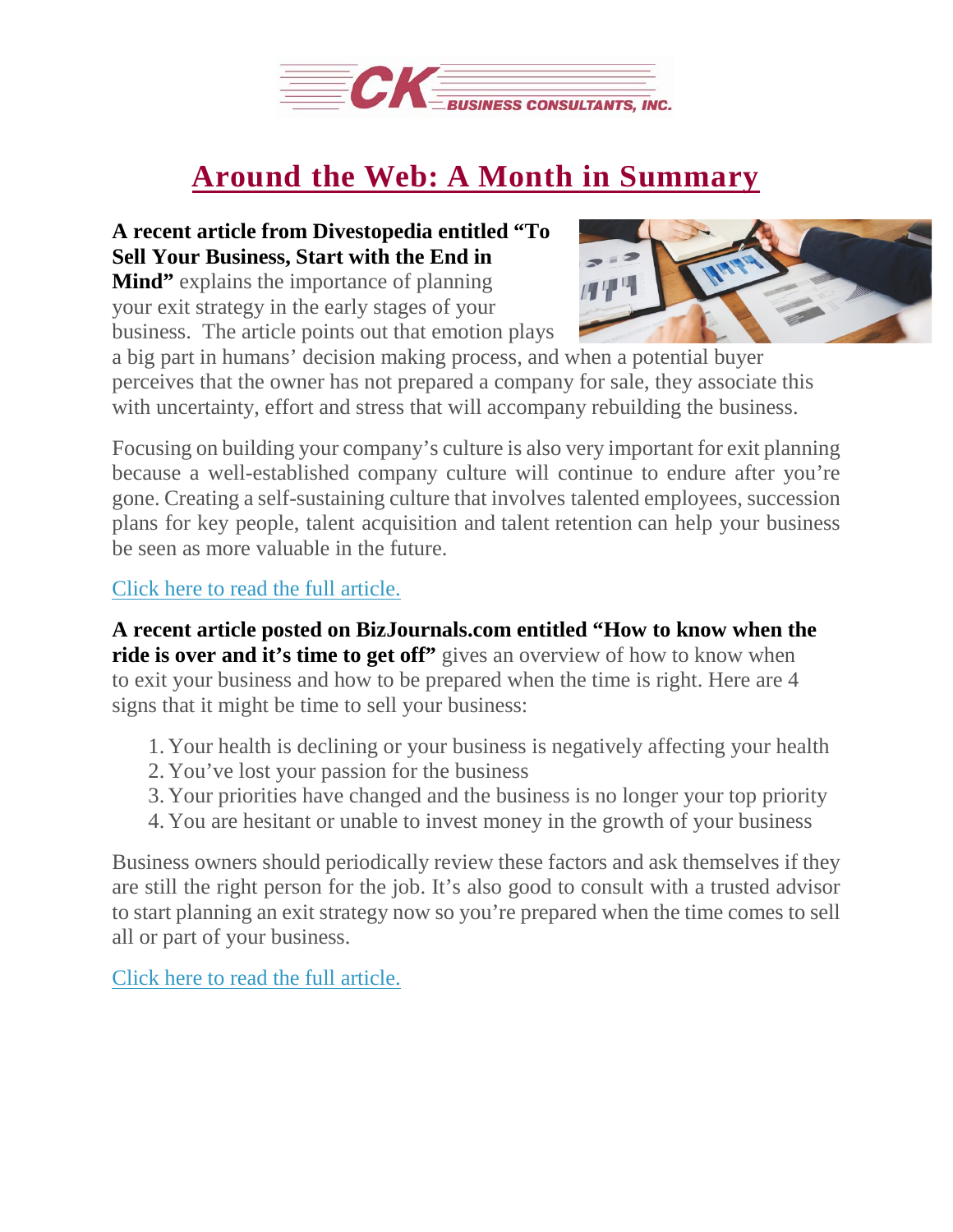**A recent article posted on Forbes.com entitled "Business Value And Lottery**

**Tickets**" explains how you have to be realistic about your goals for your business especially in how they relate to your exit plan in the future. Take a look at how your business is doing and then quantify your goals for your business by asking yourself questions such as "How much money do I need to have when I leave my business?"

Next, you need to figure out a plan for your business to grow enough to reach those goals. The article states three common problems that owners have in this situation:

1.Relying on assumptions instead of consulting with an exit-planning advisor

2.Trying to do everything instead of delegating

3.Remaining stagnant instead of taking on new roles to ignite change in the business

It is also important to have a good management team in place to help you achieve your goals. It's not luck, and you have to look at the numbers and facts to get your business where you need it to be for a successful exit.

## Click here to read the full [article.](https://www.forbes.com/sites/johnbrown/2017/11/22/business-value-and-lottery-tickets/)

## **A recent article from the Axial Forum entitled "How to Handle Risky**

**Customer Concentration in an M&A Target"** explains the best practices to follow if a potential acquisition has a lot of customer concentration. In many companies, it's common for 20% of customers to account for 80% of the company's revenue. In this case, it is vital to talk to multiple people within these important accounts and ask a variety of questions to make sure you find out how their relationship with the company is really structured.

Most importantly, you want to ask the contact how likely they would be to recommend the target company to another colleague, which in turn will help you determine the Net Promoter Score (NPS) rating of the company. The NPS is very useful because it has statistically shown that higher rated companies are more profitable, outpace their competitors, and have stronger cross-selling opportunities.

It's a good practice to look deeper into a company's relationships with its customers when acquiring a business that you'll want to eventually grow.

Click here to read the full [article.](https://www.axial.net/forum/confronting-serious-customer-concentration-through-due-diligence/)